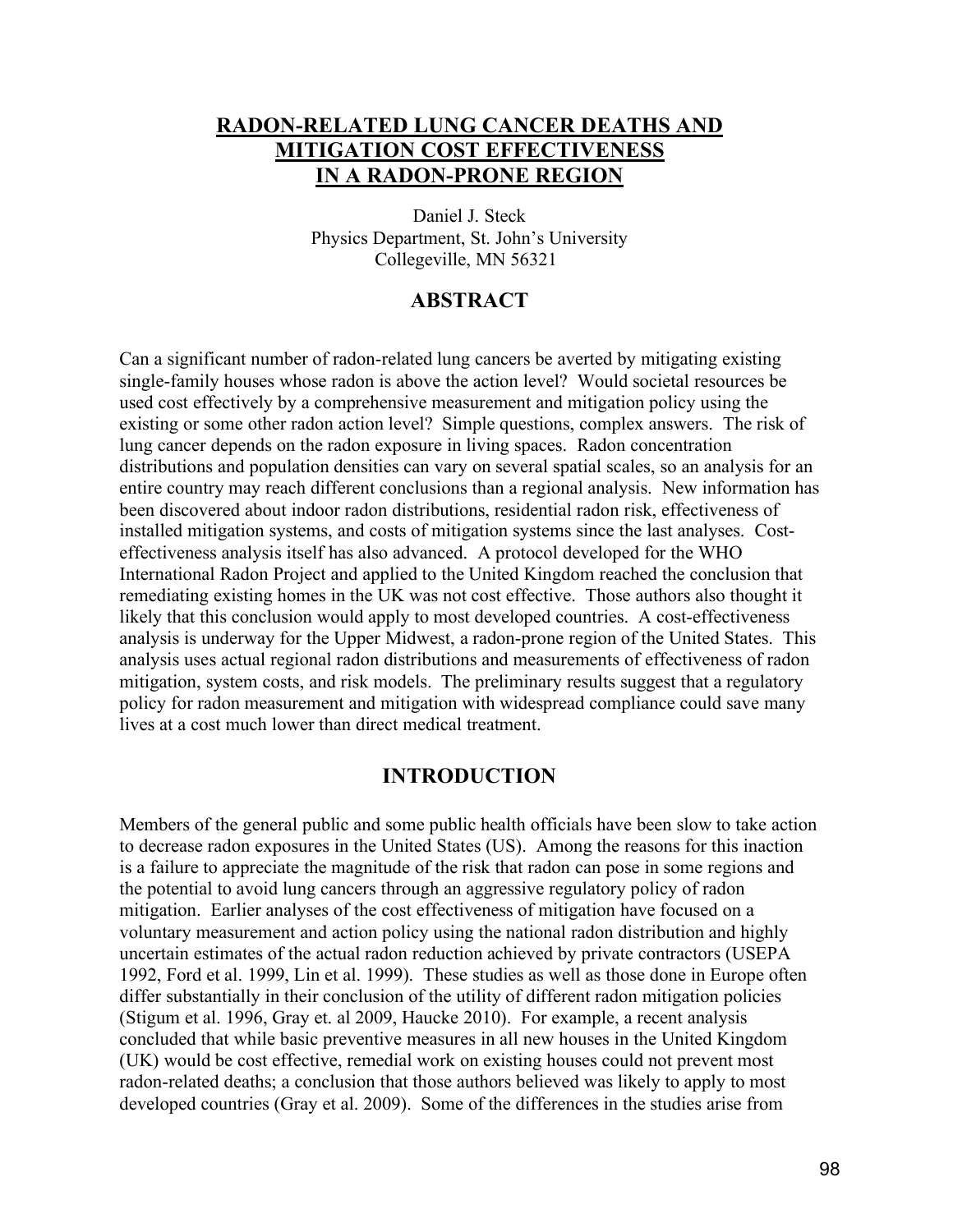different choices of the style of economic analysis, costs included, radon distributions, risk models, population characteristics, and the comparative measures of the effectiveness of the policies (Mason and Brown 2010).

The goals of this work are to estimate the potential lung-cancer deaths that can be avoided and to do an analysis of cost effectiveness from a public-health perspective for the radonprone Upper Midwest using regional distributions for radon exposures in living spaces and actual achievable performance of radon reduction through active slab depressurization and ventilation. (Insufficient radon measurement data preclude an analysis of preventive measures in new houses which are now taking place in the region.)

# **MATERIALS AND METHODS**

Data from Iowa (IA) and Minnesota (MN) were used as representative of the entire Upper Midwest (UM) which should properly include eastern sections of the Dakotas and Nebraska and western sections of Wisconsin and Illinois. Approximately 7 million people live in IA and MN and a similar number live in "adjacent regions" of neighboring states.

### **Radon-related risk of lung cancer**

Population-weighted indoor radon concentrations are needed to calculate the radon-related risk of lung cancer using lifetime risk models such as the recent EPA model (USEPA 2003). Earlier nationwide analyses used the national radon distribution (Marcinowski et al. 1994) whose geometric mean (GM) is 0.67 pCi/L and geometric standard deviation (GSD) is 3.12. The distribution of indoor radon concentrations in living spaces in the Upper Midwest was drawn from unbiased randomized surveys across MN (Steck 2005, 2006) and the participants in the Iowa Radon Lung Cancer Study (Field et al. 2000). The MN results are the long-term radon concentration measurements averaged over the two lowest living spaces from more than 2500 single-family homes. The distribution was log normal with a GM of 2.73 pCi/L and a GSD of 2.16. The result for each Iowa home was an average of several annual measurements on the first floor. The Iowa distribution had a GM of 2.55 pCi/L and a GSD of 2.02. Since both radon concentration and single-family house density can vary substantially across a state, the analysis was carried out on a county basis. Bayesian estimated geometric mean radon concentrations were calculated for each county to improve the estimates for those counties where only a small number of houses was sampled (Price et al. 1996).

### **Risk reduction through mitigation in single-family homes**

Long-term, post-mitigation radon concentrations were measured in the two lowest living levels of 150 MN homes. These houses were randomly selected from the client list of five regional mitigators (Steck 2008). Post-mitigation radon concentrations were 0.8 pCi/L, on average. Monte Carlo simulations were used to calculate the average risk reduction in a county by subtracting the post-mitigation radon concentration from the pre-mitigation radon concentration that was generated from the county's radon distribution. To simplify the exposure calculation, the single-family home population from the 2000 census and the mitigation performance were assumed to be constant over a 74-year lifetime. The total single-family home population in IA and MN was approximately 6 million people with home occupancy of approximately 2.5 per house.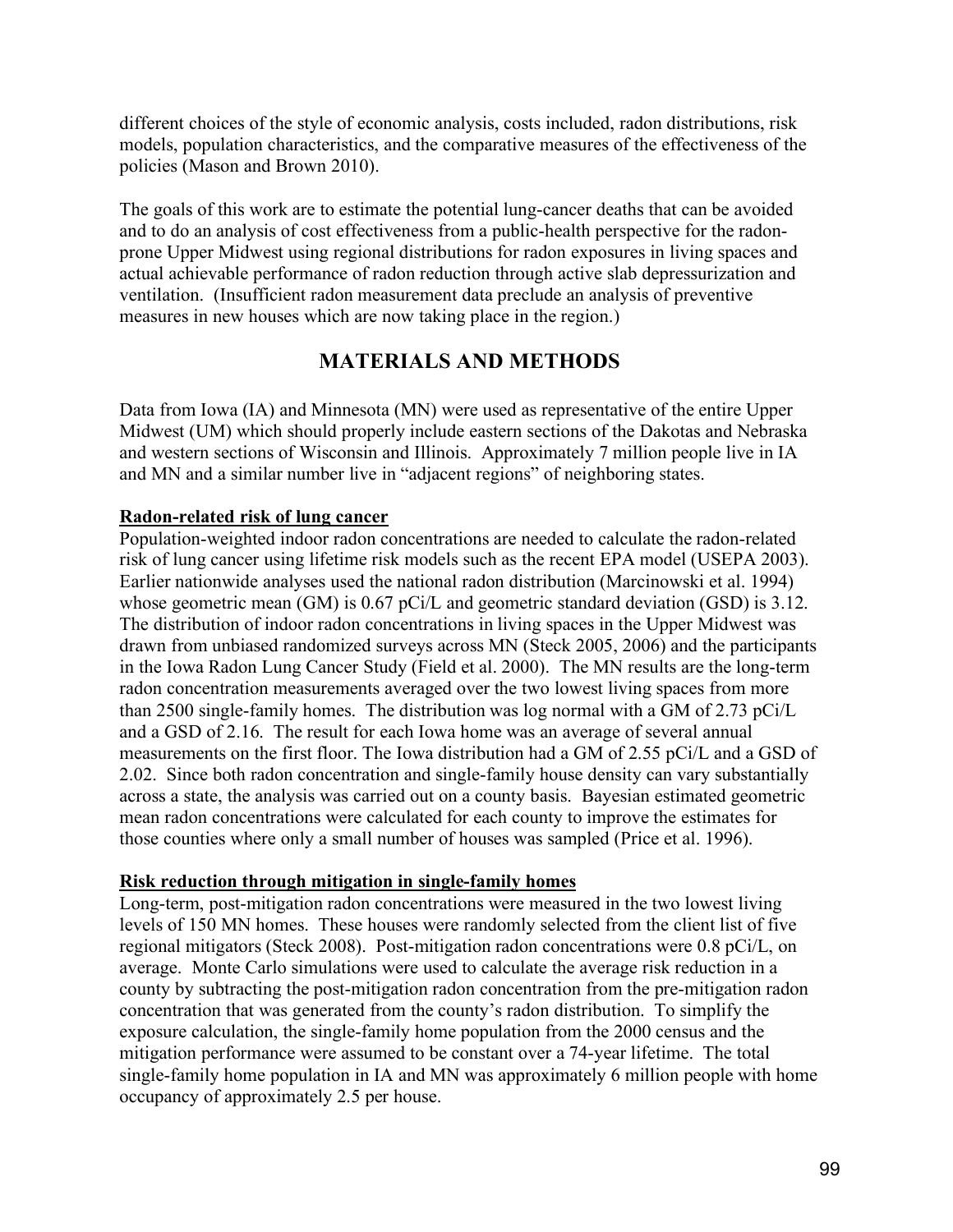### **Cost-effectiveness analysis**

Most recent economic studies of radon policies have used the Cost-Effectiveness Analysis (CEA) methodology. The WHO's International Radon Project recommends this approach and provides guidance (WHO 2009). An example for the UK has been published (Gray et. al 2009). While WHO emphasizes the cost per Quality Adjusted Years of Life Lost (\$/QAYLL) as the preferred measure of effectiveness, the Cost per Life Saved (CLS) is often calculated and used for comparison to other protective actions.

In this preliminary analysis, central value estimates of regional costs are used in lieu of a using cost distributions needed for a fuller analysis. These estimates, shown in Table 1, are based on averages from local sources. For example, the installation cost is the average of several hundred installations in Minnesota (Steck 2008). The heat penalty costs are an average across the region's climate taken by a new study that realistically evaluates heating and cooling costs in a variety of climates (Moorman 2009)

| <b>Parameter</b>      | <b>Base</b><br>Case | Lower<br><b>Costs</b> | <b>Higher</b><br><b>Costs</b> | <b>Lower</b> action<br>level |
|-----------------------|---------------------|-----------------------|-------------------------------|------------------------------|
| Action Level pCi/L    | 4                   | 4                     | 4                             | 2.7                          |
| $(Bq \text{ m}^{-3})$ | (150)               | (150)                 | (150)                         | (100)                        |
| Rn measurement \$     | 50                  | 25                    | 100                           | 50                           |
| Installation \$       | 1400                | 800                   | 2500                          | 1400                         |
| Fan Replacement \$/y  | 12                  | 10                    | 14                            | 12                           |
| Fan power (W)         | 80                  | 24                    | 150                           | 80                           |
| Electric \$/kWh       | 0.10                | 0.08                  | 0.12                          | 0.10                         |
| Heat Penalty \$/y     | 190                 | 70                    | 400                           | 190                          |

*Table1: Central value estimates for parameters in four CEA cases*

## **RESULTS AND DISCUSSION**

The results described below are preliminary. Additional sensitivity and economic adjustments are underway to refine and extend the analysis.

### **Risk of lung cancer**

The cumulative percentage radon-related risks of lung cancer as a function of radon concentration for the exposed populations are shown in Figure 1 for the US distribution (green) and the Upper Midwest (red).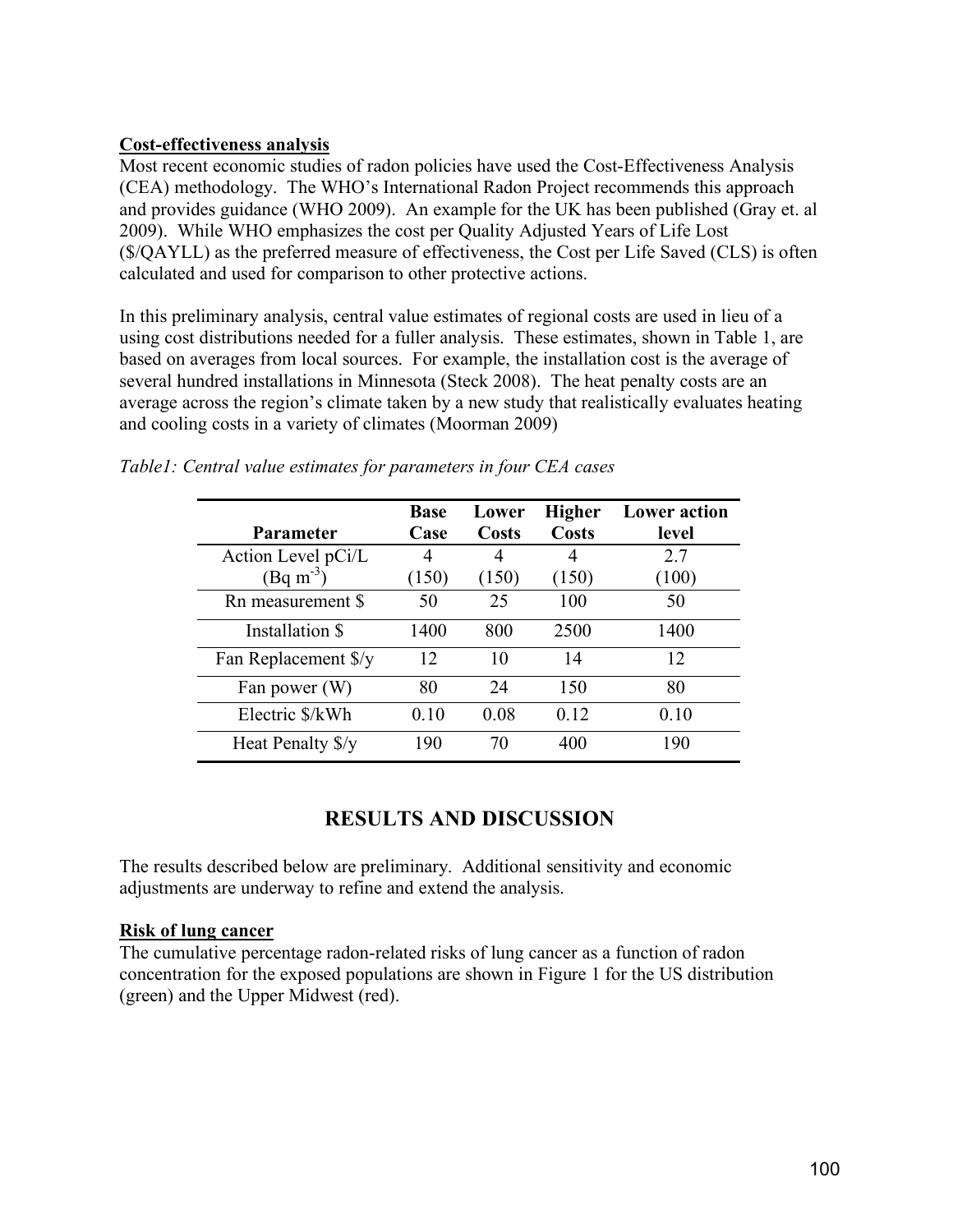

*Fig 1 Cumulative population radon-related risk of lung cancer*

The distinct differences between the US and Upper Midwest risk levels is evident near both the current action level (4 pCi/L) and the reference level recommended by WHO (100 Bq m<sup>-3</sup> or 2.7 pCi/L). For the Upper Midwest, 20% of the risk occurs from exposure to less than 4 pCi/L and 10% to less than 2.7 pCi/L, while the US values are 70% and 60%, respectively. The success of radon mitigation systems installed in the Upper Midwest suggests that there is a significant potential to reduce radon exposures, because the average radon concentration in homes prior to mitigation (7 pCi/L) can be lowered to about 1 pCi/L.

### **Potential for avoiding radon-related lung cancers**

During a 74-year period, approximately 50,000 Minnesotans and 20,000 Iowans could be saved from dying from radon-related lung cancer if all single-family homes with a radon concentration greater than 4 pCi/L in the living spaces were mitigated. These represent about a 50% life-saving rate. A map of the number of potential lives saved by county is shown in Figure 2. The magnitude of these potential savings exceeds many other causes of homerelated death, for some of which preventive and corrective actions have been mandated. For example, carbon-monoxide detectors are required in MN homes. Completely preventing all carbon-monoxide fatalities would save 30 deaths per year in MN compared to the  $\sim$ 700 per year who could be saved by sustained, universal radon mitigation.

### **Cost-Effectiveness Analysis**

Table 2 shows the cost per life saved and per year of life saved for the Upper Midwest population using point cost estimates for central values (base case), two estimates that include cost variation, and a policy with a lower radon action level.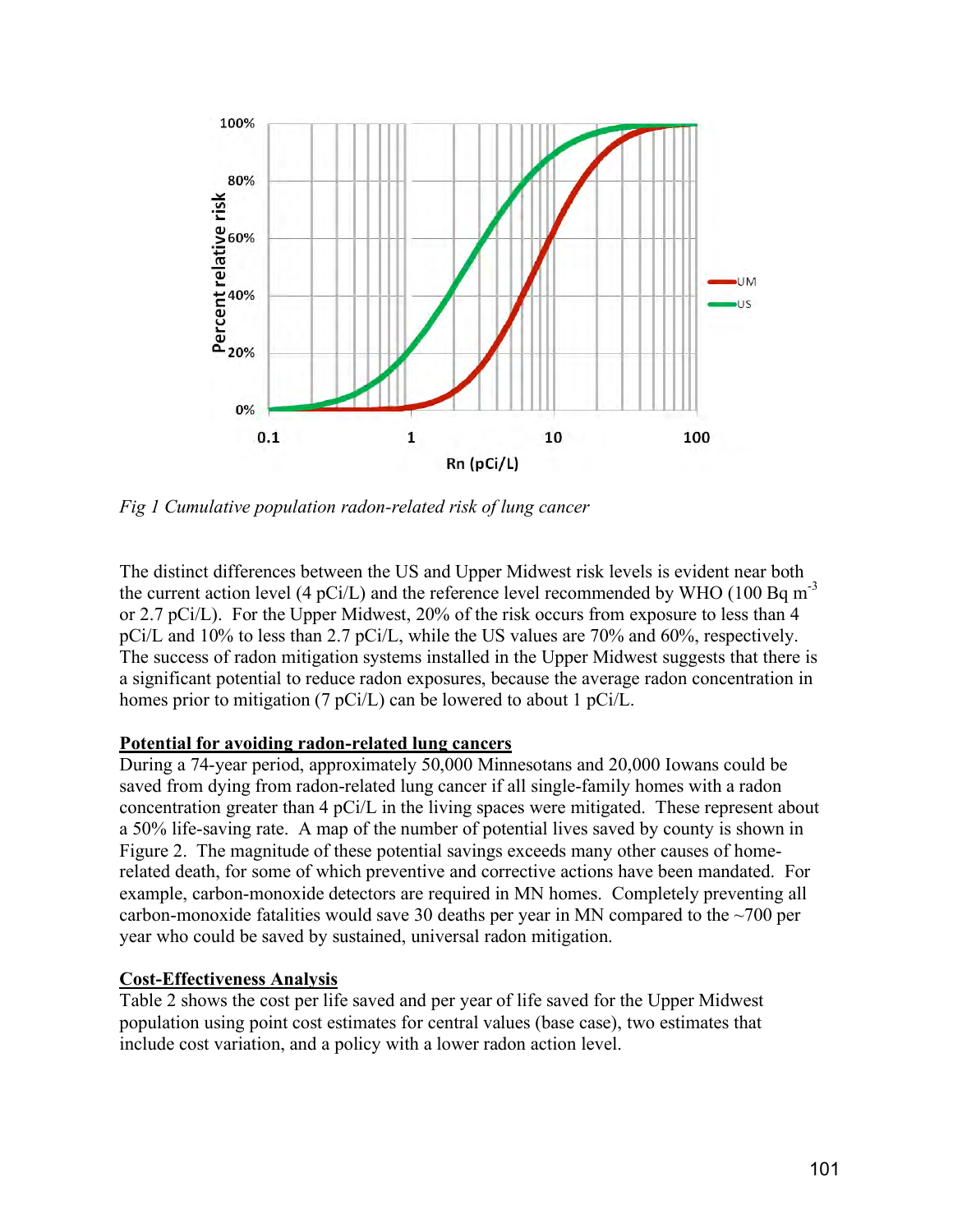|                     | Cost per<br><b>Life Saved</b><br>$(1000s \text{ of } 2010 \text{$ ) | Cost per<br><b>Year of Life Saved</b><br>$(1000s \text{ of } 2010 \text{$ ) |
|---------------------|---------------------------------------------------------------------|-----------------------------------------------------------------------------|
| <b>Base Case</b>    | 190                                                                 |                                                                             |
| Lower Costs         | 80                                                                  |                                                                             |
| <b>Higher Costs</b> | 390                                                                 | 20                                                                          |
| Lower action level  | 220                                                                 |                                                                             |



*Fig 2 Map of the potential number of lives that could be saved by county in Iowa and Minnesota under a universal policy that requires measurement and mitigation single-family houses* with Rn concentrations  $\geq 4$  pCi/L.

These values of cost per life saved (CLS) in Table 2 are of the same order of magnitude as the results of US analyses which evaluated a full, or nearly full, scenario of mitigation compliance (Ford 1999, Lin 1999). These CLS values pale compared to some benchmarks like the value of \$7 million for a statistical life saved used by the EPA for some cost-benefit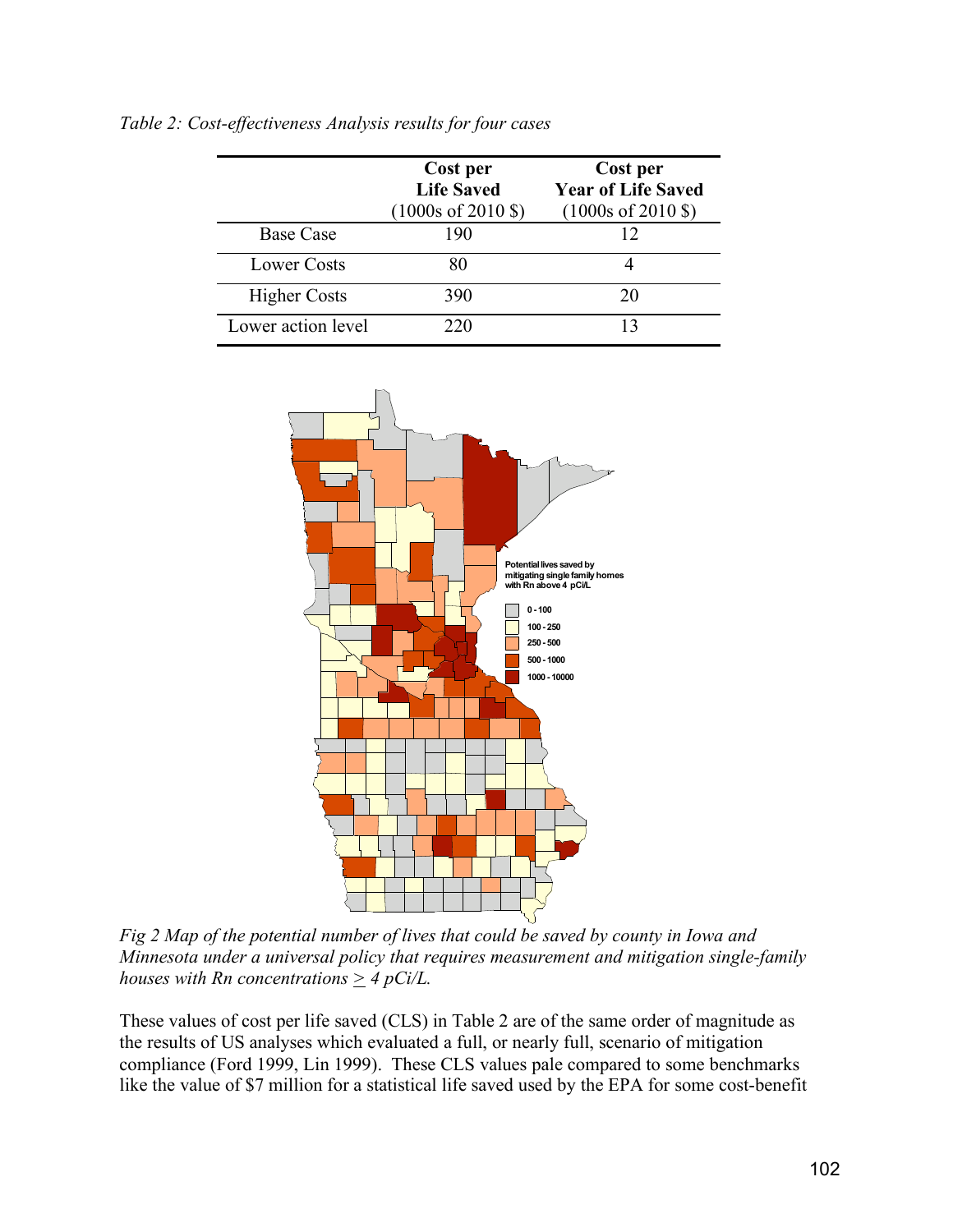analyses (Dockins et al. 2004). They are lower than the CLS for direct medical treatment for lung cancer, ~\$1 million (USEPA 1996).

Most of the US CEA studies focused on radon policies that relied on voluntary action taken by homeowners following "outreach and education" by public health organizations. Limited studies of the public's response to these approaches concluded that this approach had a low efficiency for mitigation of homes that measured above the action level (Doyle et al. 1991, Ford and Eheman 1997). This condition led to a substantially higher CLS; estimates above \$1 million. However, by focusing on radon-prone areas where higher compliance may be achievable, the CLS dropped substantially (Ford et al. 1999, Lin et al. 1999).

While it is beyond the scope of this work to develop or propose a policy that would lead to better compliance of reduction of radon exposure, the author's personal experience with public action related to radon in the Upper Midwest region suggests that community action supported by competent technical assistance and cost-sharing could create a high level of compliance with radon-reduction programs in single-family homes.

A more robust sensitivity and uncertainty analysis is underway to improve the estimates of the effects of changes in measurement and mitigation policy, estimated costs, and risk models on the cost effectiveness of radon mitigation in the Upper Midwest.

## **ACKNOWLEDGMENTS**

The author wishes to thank Rachel Dols for assistance in collecting and analyzing data for the Upper Midwest.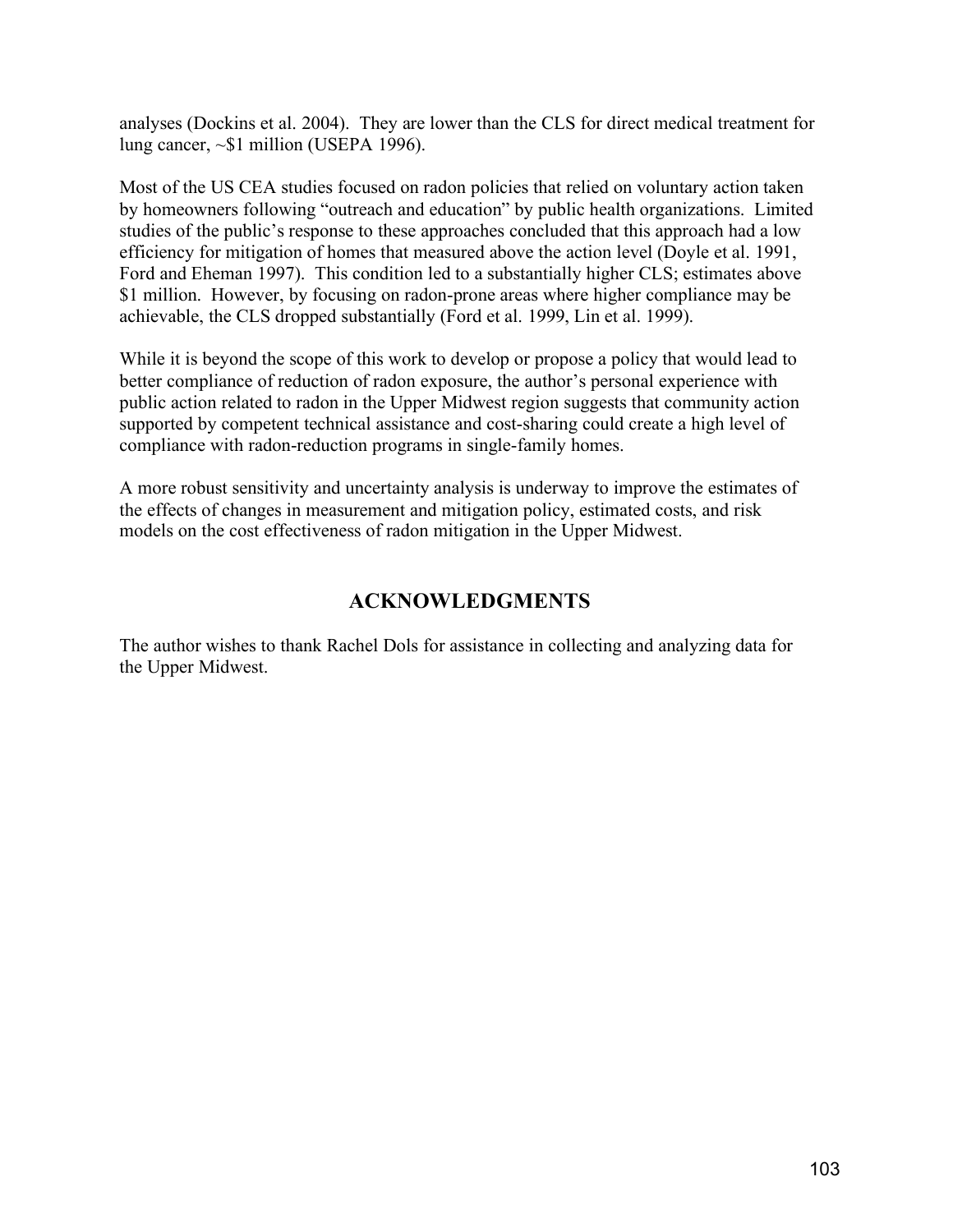## **REFERENCES**

Dockins C, Maguire M, Simon N, Sullivan M. Value of Statistical Life Analysis and Environmental Policy: A White Paper U.S. Environmental Protection Agency National Center for Environmental Economics April 21, 2004 http://yosemite.epa.gov/ee/epa/eerm.nsf/vwAN/EE-0483-01.pdf/\$file/EE-0483-01.pdf accessed 5 August 2010.

Doyle JK, McClelland GH, Schulze WD, Elliott SR, Russell GW. Protective responses to household risk: a case study of radon mitigation. Risk Anal. 11, 121-134,1991.

Field RW, Steck DJ, Smith, BJ, Brus CP., Neuberger JS., Fisher, EF, Platz CE, Robinson, RA, Woolson RF., Lynch CF. Residential Radon Gas Exposure and Lung Cancer: The Iowa Radon Lung Cancer Study. American Journal of Epidemiology. 151(11), 1091-1102; 2000.

Ford ES, Eheman, CR. Radon retesting and mitigation behavior among the U.S. population. Health Phys. 72, 611–614, 1997.

Ford ES, Kelly AE, Teutsch SM, Thacker SB, Garbe PL. Radon and lung cancer: a costeffectiveness analysis. Am J Public Health. 89(3):351-357, 1999.

Gray A, Read S, McGale P, Darby S. Lung cancer deaths from indoor radon and the cost effectiveness and potential of policies to reduce them. Br. Med. J. 338, a3110, 2009.

Haucke, F., The cost effectiveness of radon mitigation in existing German dwellings. A decision theoretic analysis, Journal of Environmental Management (2010), 10.1016/j.jenvman.2010.06.015.

Lin C, Gelman A, Price P and Krantz DH. Analysis of Local Decisions Using Hierarchical Modeling, Applied to Home Radon Measurement and Remediation. Stat. Sci., 14: 305–337, 1999.

Marcinowski F, Lucas, R , Yeager W M. National and regional distributions of airborne radon concentrations in U.S. homes. Health Physics 66 699–706; 1994.

Mason J, Brown MJ. Estimates of Costs for Housing-Related Interventions to Prevent Specific Illnesses and Deaths. J Public Health Management Practice, 16(5) E-Supp, S79– S89; 2010.

Moorman L. Energy losses and operational costs of radon mitigation systems. Nineteenth International Radon Symposium, St. Louis, MO, September 2009. Available at http://www.aarst.org/radon\_research\_papers.shtml.